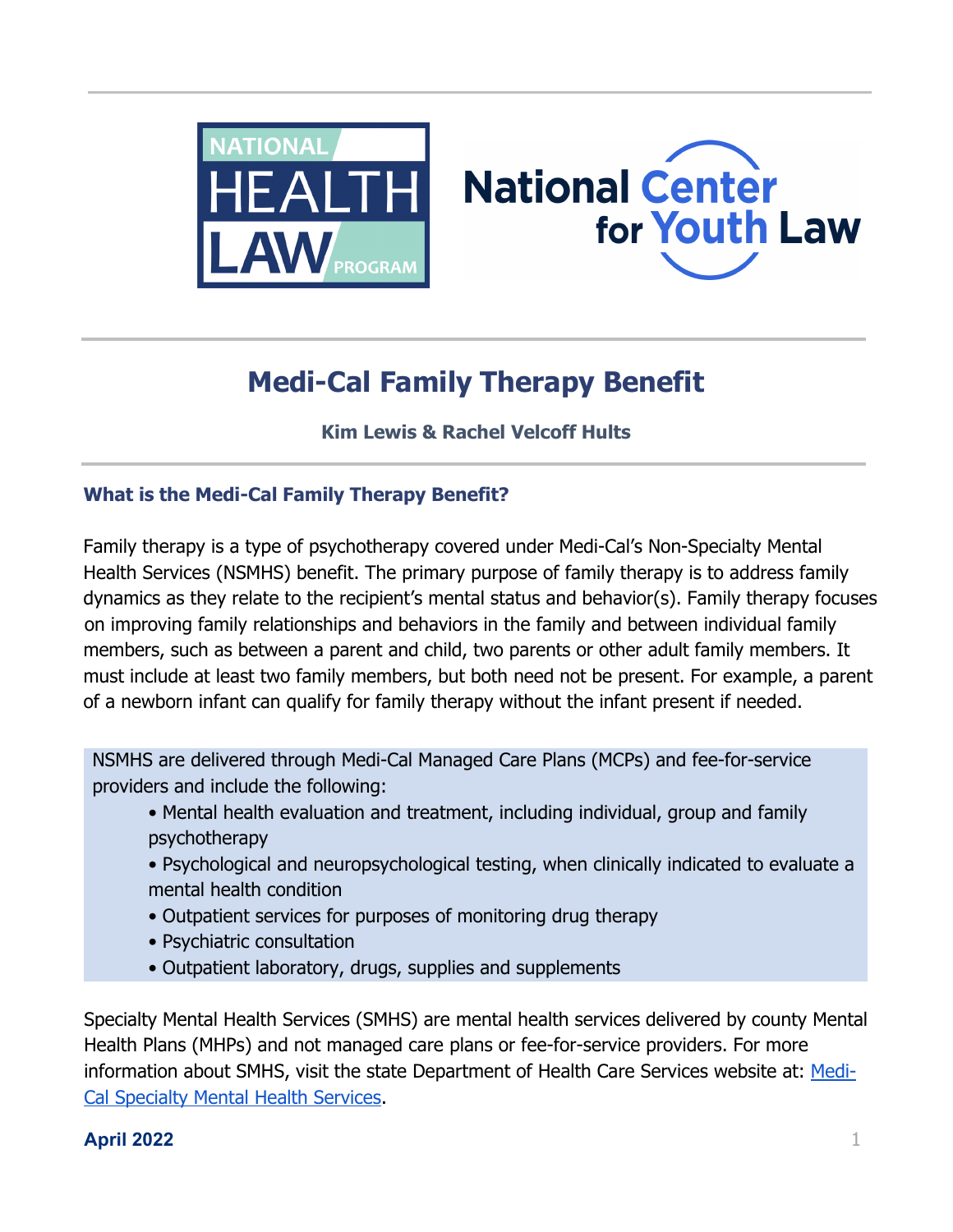### **Who is eligible to get Medi-Cal Family Therapy?**

Both children and adults on Medi-Cal can get family therapy mental health services that are medically necessary. Managed care plans and fee-for-service providers are required to provide family therapy to the following Medi-Cal recipients:

- Recipients 21 years and over with mild to moderate distress or mild-to-moderate impairment of mental, emotional, or behavioral functioning resulting from mental health disorders
- Recipients under age 21, regardless of level of distress or impairment or the presence of a diagnosis, and
- Recipients of any age with a potential mental health disorder not yet diagnosed.

For recipients under 21 years of age, Medi-Cal's Early and Periodic Screening, Diagnostic and Treatment (EPSDT) benefit provides that family therapy services must be provided if needed to correct or ameliorate a mental health condition. Services that sustain, support, improve, or make more tolerable a mental health condition are considered to ameliorate the mental health condition and are thus covered as EPSDT services.

A Medi-Cal recipient under age 21 is eligible for family therapy if he or she meets any one of the following criteria:

- 1) Has a diagnosis of a mental health disorder
- 2) Has persistent mental health symptoms but no diagnosis
- 3) Has a history of at least one of the following risk factors:
	- Neonatal or pediatric intensive care unit hospitalization
	- Separation from a parent/guardian (for example, due to incarceration, immigration or military deployment)
	- Death of a parent/guardian
	- Foster home placement
	- Food insecurity, housing instability
	- Exposure to domestic violence or other traumatic events
	- Maltreatment
	- Severe and persistent bullying
	- Experience of discrimination, including on the basis of race, ethnicity, gender identity, sexual orientation, religion, learning differences or disability; or
- 4) Has a parent/guardian with one of the risk factors:
	- A serious illness or disability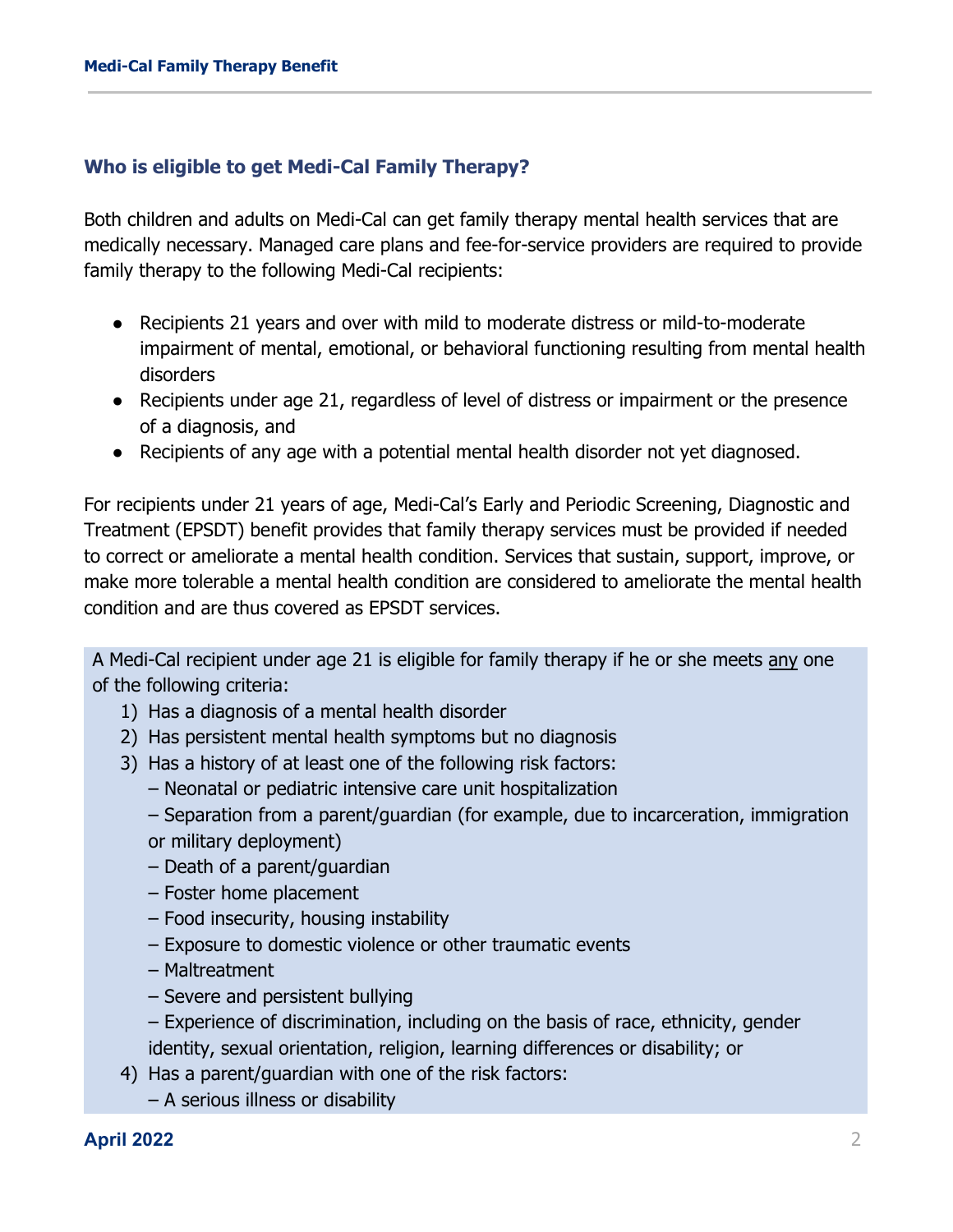- A history of incarceration
- Depression or other mood disorder
- Post-Traumatic Stress Disorder (PTSD) or other anxiety disorder
- Psychotic disorder under treatment
- Substance use disorder
- Job loss
- A history of intimate partner violence or interpersonal violence
- Is a teen parent

# **Who provides Medi-Cal Family Therapy?**

Family therapy may be provided by Licensed Clinical Social Workers (LCSWs), Licensed Professional Clinical Counselors (LPCCs), Licensed Marriage and Family Therapists (LMFTs), licensed psychologists, Psychiatric Physician Assistants (PAs), Psychiatric Nurse Practitioners (NPs), and psychiatrists. Associate marriage and family therapists, associate professional clinical counselors, associate clinical social workers and psychology assistants may render psychotherapy services under a supervising clinician. Services rendered by learning disability specialists are not Medi-Cal benefits.

Mental health providers can bill for family therapy for multiple family members as long as one family member is a Medi-Cal recipient. Family therapy provided to an infant who has not yet been assigned a Medi-Cal number may be billed under the birthing parent's Medi-Cal for the month of birth and the following month only.

## **Is this available now?**

Yes. This benefit has been covered under Medi-Cal since 2020.

## **How do you access Medi-Cal Family Therapy?**

Medi-Cal recipients enrolled in MCPs may receive mental health services through their MCP, if they meet the above criteria. While there is not a standard referral process that recipients must follow to access Medi-Cal covered family therapy mental health services, a recipient can ask his/her Primary Care Provider (PCP) to refer the recipient to the plan's family therapy mental health provider. MCPs [cannot require prior authorization](https://www.dhcs.ca.gov/formsandpubs/Documents/MMCDAPLsandPolicyLetters/APL2017/APL17-018.pdf) for an initial mental health assessment so if a PCP cannot perform the mental health assessment because it is outside of their scope of practice, they must refer the beneficiary to the appropriate mental health provider.